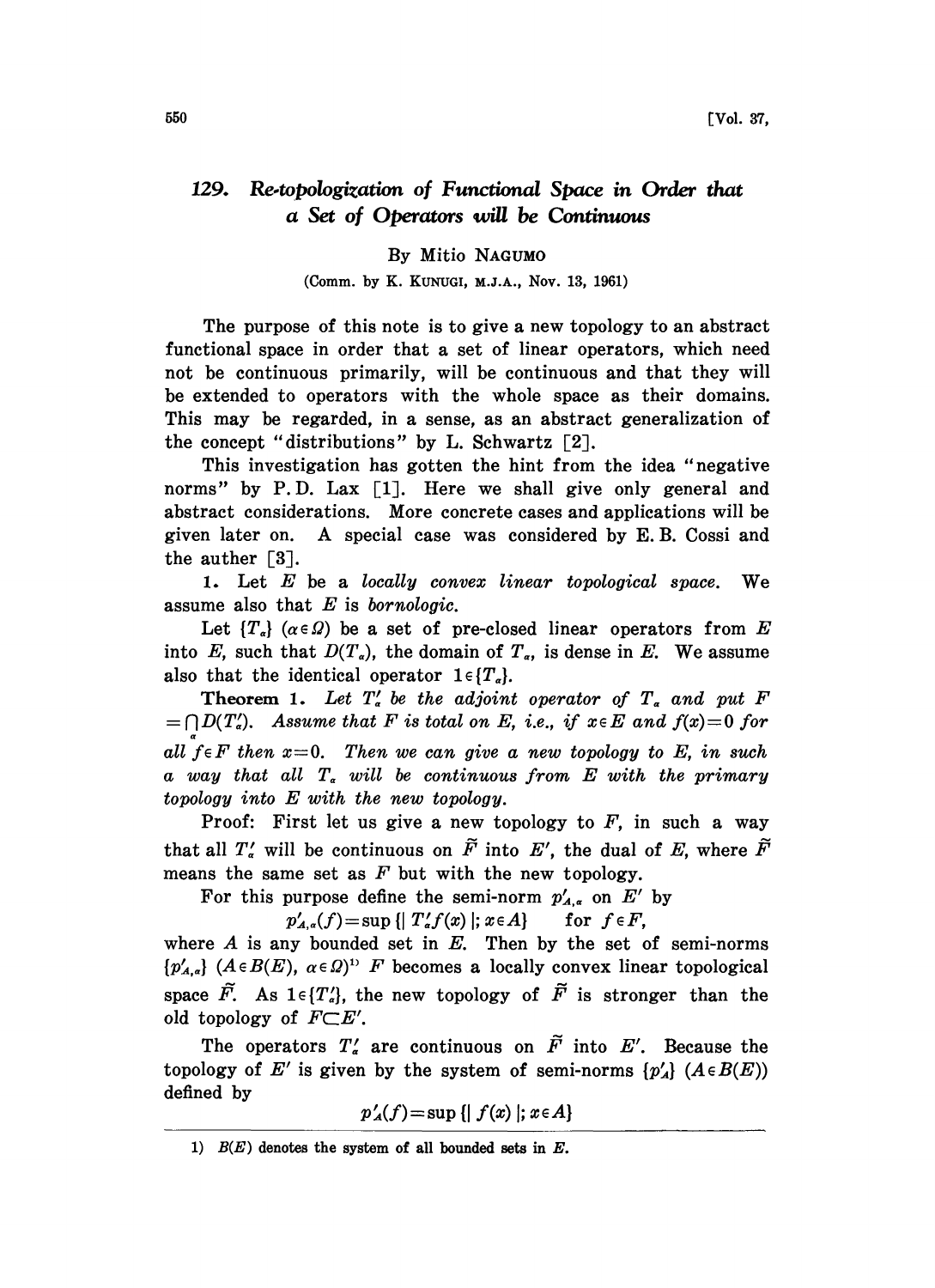and

 $p'_A(T'_a f) = p'_{A_a}(f).$ Now we define the new semi-norm  $\widetilde{p}_B(x)$  on E by  $\widetilde{p}_B(x) = \sup \{ | f(x) |; f \in B \}$  for  $x \in E$ ,

where B is any bounded set in  $\tilde{F}$ ,  $B \in B(\tilde{F})$ . By the system of all semi-norms  $\{\widetilde{p}_B\}$  ( $B \in B(\widetilde{F})$ ), E becomes a locally convex linear topological space  $\widehat{E}^{2}$ .

All  $T_a$  are continuous from E (on  $D(T_a)$ ) into  $\hat{E}$ . Because,  $T_a'B$ is bounded in E' for any  $B \in B(\tilde{F})$  and

$$
\widetilde{p}_B(T_\alpha x) = \sup \{ | f(x) |; f \in T'_\alpha B \},\
$$

so that  $\tilde{p}_B(T_a x)$ , as a function of x, is bounded on any bounded subset of  $D(T_a)$  in E. Therefore  $T_a$  is continuous from E into  $\hat{E}$ , since  $E$  is bornologic.  $Q.E.D.$ 

Now let  $\tilde{E}$  be the completion of the linear topological space  $\hat{E}$ . Then the operator  $T_a$  can be extended uniquely to a continuous linear operator on E into  $\widetilde{E}$ , since  $D(T<sub>a</sub>)$  is dense in E. The topology of  $\widetilde{E}$  is weaker than that of E, since the canonical mapping of E into  $\tilde{E}$  is continuous.

If E is a Banach space and  $\{T_a\}$  is a finite set of operators, then  $\tilde{E}$  is also a Banach space.

2. Theorem 2. Besides the previous assumptions we assume also that  $\{T_{\alpha}\}\ (\alpha \in \Omega)$  forms an operator algebra<sup>3</sup> on D into D, where  $D$  is a linear set dense in E. Let  $\widehat{D}$  be the same set as  $D$  provided with the topology induced by that of  $\widetilde{E}$ . Then  $T_a$  are continuous on  $\hat{D}$  into  $\hat{D}$ , and can be extended uniquely to continuous linear operators on  $\widetilde{E}$  into  $\widetilde{E}$ .

Proof:  $T'_a$  are continuous on  $\tilde{F}$  into  $\tilde{F}$ . Because,  $T'_a/T'_a = T'_{a'}$  $(\alpha'' \in \Omega)$  for any  $\alpha$ ,  $\alpha' \in \Omega$  and

 $p'_{A,a'}(T'_{a}f) = p'_{A,a''}(f).$ Thus,  $T'_sB$  is bounded in  $\widetilde{F}$  for any  $B\in B(\widetilde{F})$  and  $\widetilde{p}_B(T_{\alpha}x) = \widetilde{p}_{T'_{\alpha}B}(x).$ 

Hence  $T_a$  is continuous on  $\hat{D}$  into  $\tilde{E}$ .

As  $D$  is dense in  $E$  and  $E$  is dense in  $\widetilde{E}$ ,  $D$  is dense in  $\widetilde{E}$ . Therefore  $T<sub>a</sub>$  can be extended uniquely to a continuous linear operator on  $\widetilde{E}$  into  $\widetilde{E}$ .

3. With the same notations and assumptions as in 1, now we

<sup>2)</sup>  $\widetilde{p}_B(x)=0$  for all  $B\in B(\widetilde{F})$  implies  $x=0$ , since F is total on E.

<sup>3)</sup> For any  $\alpha, \alpha' \in \Omega$  there exists  $\alpha'' \in \Omega$  such that  $T_{\alpha}T_{\alpha'}=T_{\alpha'}$ .